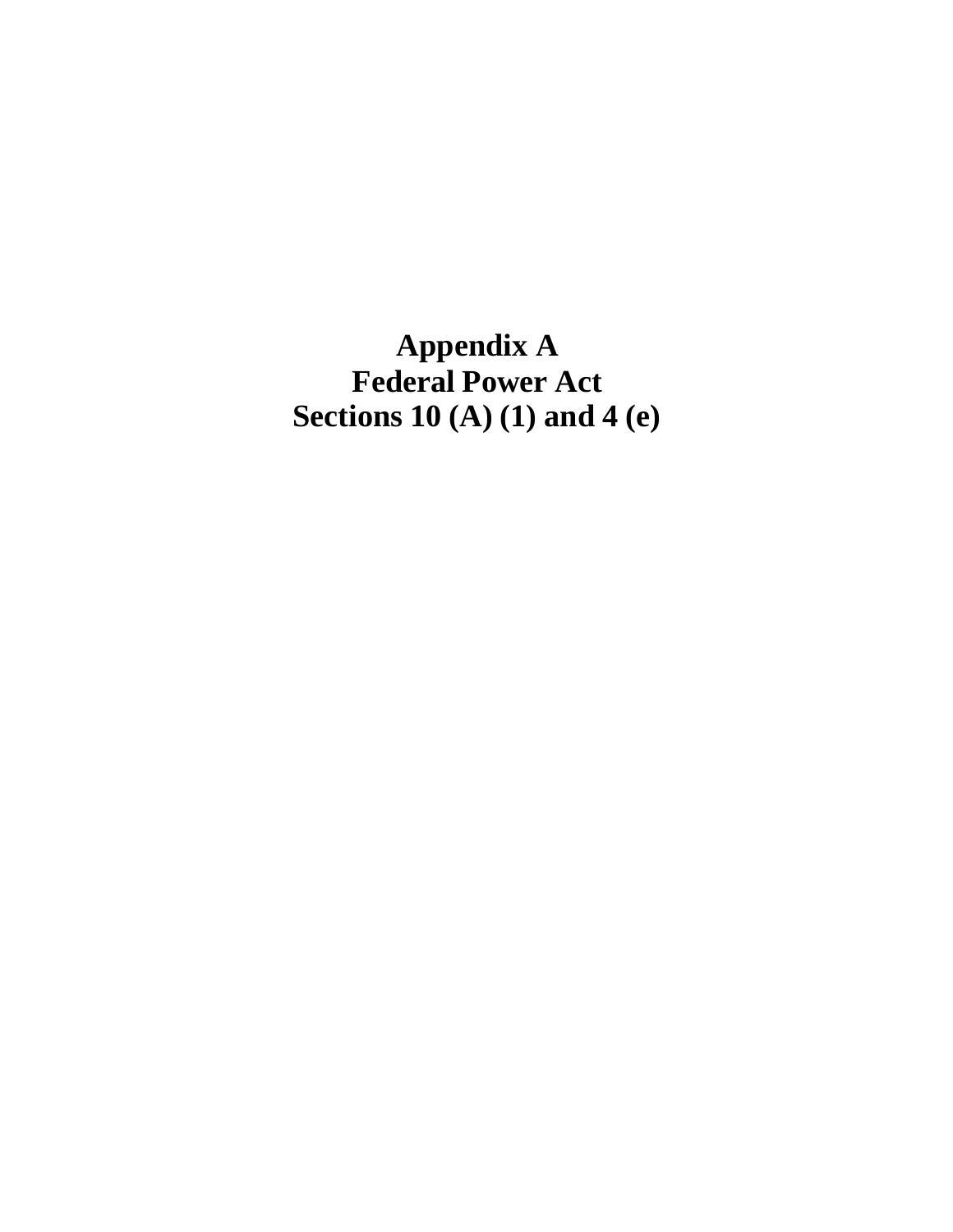## **Section 10. (a) (1)**

That the project adopted, including the maps, plans, and specifications, shall be such as in the judgment of the Commissionwill be best adapted to a comprehensive plan for improving or developing a waterwayor waterways for the use or benefit of interstate or foreign commerce, for the improvement and utilization of water-power development, for the adequate protection, mitigation, and enhancement of fish and wildlife (including related spawning grounds and habitat), and for other beneficial public uses, including irrigation, flood control, water supply, and recreational and other purposes referred to in section 4(e); and if necessary in order to secure such plan the Commission shall have authority to require the modification of any project and of the plans and specifications of the project works before approval.

## **Section 4. (e)**

To issue licenses to citizens of the United States, or to any association of such citizens, or to any corporation organized under the laws of the United States or any State thereof, or to any State or municipality for the purpose of constructing, operating, and maintaining dams, water conduits, reservoirs, power houses, transmission lines, or other project works necessary or convenient for the development and improvement of navigation and for the development, transmission, and utilization of power across, along, from, or in any of the streams or other bodies of water over whichCongress has jurisdiction under its authority to regulate commerce with foreign nations and among the several States, or upon any part of the public lands and reservations of the United States (including the Territories), or for the purpose of utilizing the surplus water or water power from any Government dam, except as herein provided: Provided, That licenses shall be issued within any reservation only after a finding by the Commission that the license will not interfere or be inconsistent with the purpose for which such reservation was created or acquired, and shall be subject to and contain such conditions as the Secretary of the department under whose supervision such reservation falls shall deem necessary for the adequate protection and utilization of such reservations: Provided further, That no license affecting the navigable capacity of any navigable waters of the United States shall be issued until the plans of the dam or other structures affecting the navigation have been approved by the Chief of Engineers and the Secretary of the Army. Whenever the contemplated improvement is, in the judgment of the Commission, desirable and justified in the public interest for the purpose of improving or developing a waterway or waterways for the use or benefit of interstate or foreign commerce, a finding to that effect shall be made by the Commission and shall become a part of the records of the Commission: Provided further, That in case the Commission shall find that any Government dam may be advantageously used by the United States for public purposes in addition to navigation, no license therefor shall be issued until two years after it shall have reported to Congress the facts and conditions relating thereto, except that this provision shall not apply to any Government dam constructed prior to June 10, 1920: And provided further, That upon the filing of any application for a license which has not been preceded by a preliminary permit under subsection (f) ofthis section, notice shall be given and published as required by the proviso of said subsection. In deciding whether to issue any license under this Part for any project, the Commission, in addition to the power and development purposes for which licenses are issued, shall give equal